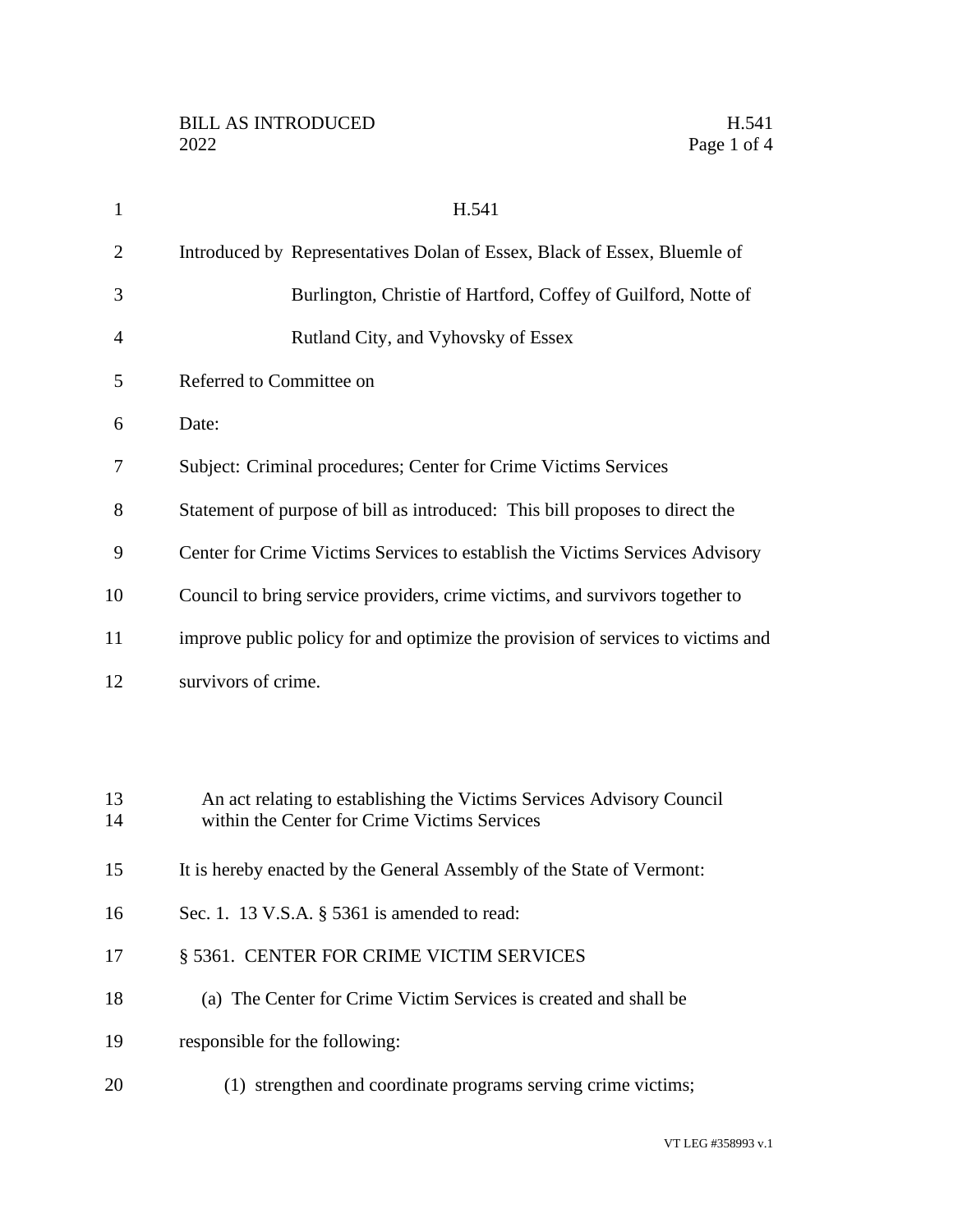| $\mathbf{1}$   | (2) promote the rights and needs of crime victims statewide;                   |
|----------------|--------------------------------------------------------------------------------|
| $\overline{2}$ | (3) [Repealed.]                                                                |
| 3              | (4) assist in the development and administration of other programs and         |
| $\overline{4}$ | services for crime victims and witnesses, as needed;                           |
| 5              | (5) administer the federal Victims of Crime Act funds (VOCA); and              |
| 6              | (6) serve as a clearinghouse for information regarding victims of crime.       |
| 7              | $(b)(1)$ The Center shall convene and regularly consult with the Victims       |
| 8              | Services Advisory Council in order to bring service providers, crime victims,  |
| 9              | and survivors together to improve public policy for and optimize the provision |
| 10             | of services to victims and survivors of crime. The Advisory Council shall      |
| 11             | include:                                                                       |
| 12             | (A) the Executive Director of the Vermont Network or designee;                 |
| 13             | (B) the State's Attorney Victim Advocate Coordinator or designee;              |
| 14             | (C) the Director of the Department of Corrections Victim Services              |
| 15             | Program or designee;                                                           |
| 16             | (D) the Vermont State Police Victims Services Director or designee;            |
| 17             | (E) a representative of the Special Investigative Units, appointed by          |
| 18             | the Executive Director of the Department of State's Attorneys and Sheriffs;    |
| 19             | (F) a representative of a Community Justice Center, appointed by the           |
| 20             | <b>Department of Corrections;</b>                                              |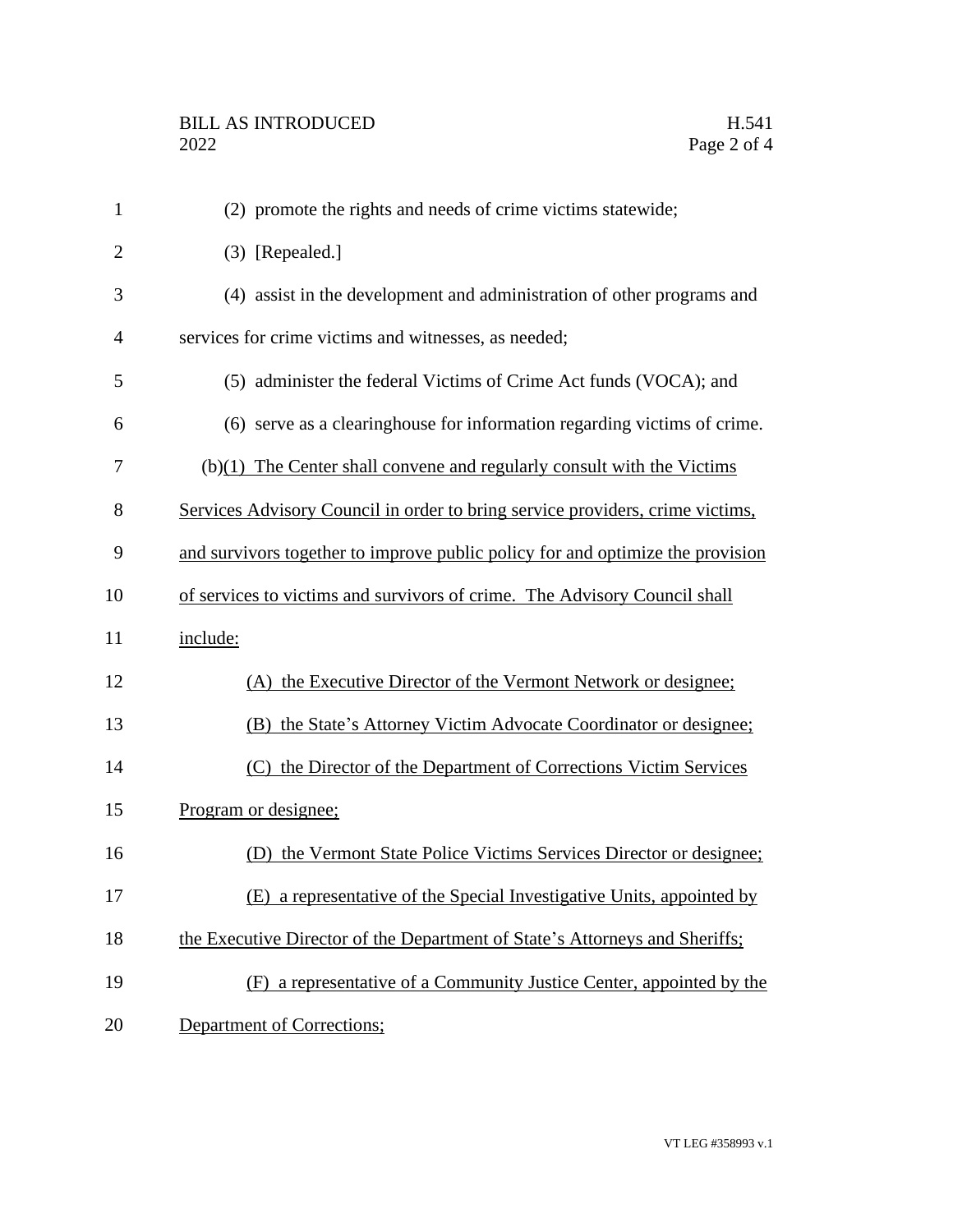## BILL AS INTRODUCED H.541<br>2022 Page 3 of 4

| $\mathbf{1}$   | (G) a diversion program representative, appointed by the Office of            |
|----------------|-------------------------------------------------------------------------------|
| $\overline{2}$ | the Attorney General;                                                         |
| 3              | (H) the victim advocate in the Office of the Attorney General or              |
| 4              | designee;                                                                     |
| 5              | (I) the victim advocate in the United States Attorney's Office for the        |
| 6              | District of Vermont or designee;                                              |
| 7              | (J) a director of a community-based domestic and sexual violence              |
| 8              | program, appointed by the Vermont Network;                                    |
| 9              | (K) two persons who are victims or survivors of crime, appointed by           |
| 10             | the Executive Director of the Center; and                                     |
| 11             | (L) any other person who the Center determines would be of                    |
| 12             | assistance.                                                                   |
| 13             | (2) The Advisory Council shall:                                               |
| 14             | (A) facilitate opportunities for dialogue, advocacy, education, and           |
| 15             | support among State agencies, advocacy groups, and the public;                |
| 16             | (B) recommend changes in State programs, laws, administrative                 |
| 17             | regulations, policies, and budgets related to victims and survivors of crime; |
| 18             | (C) serve as a clearinghouse for stakeholders with respect to policies        |
| 19             | and practices impacting crime victims and survivors;                          |